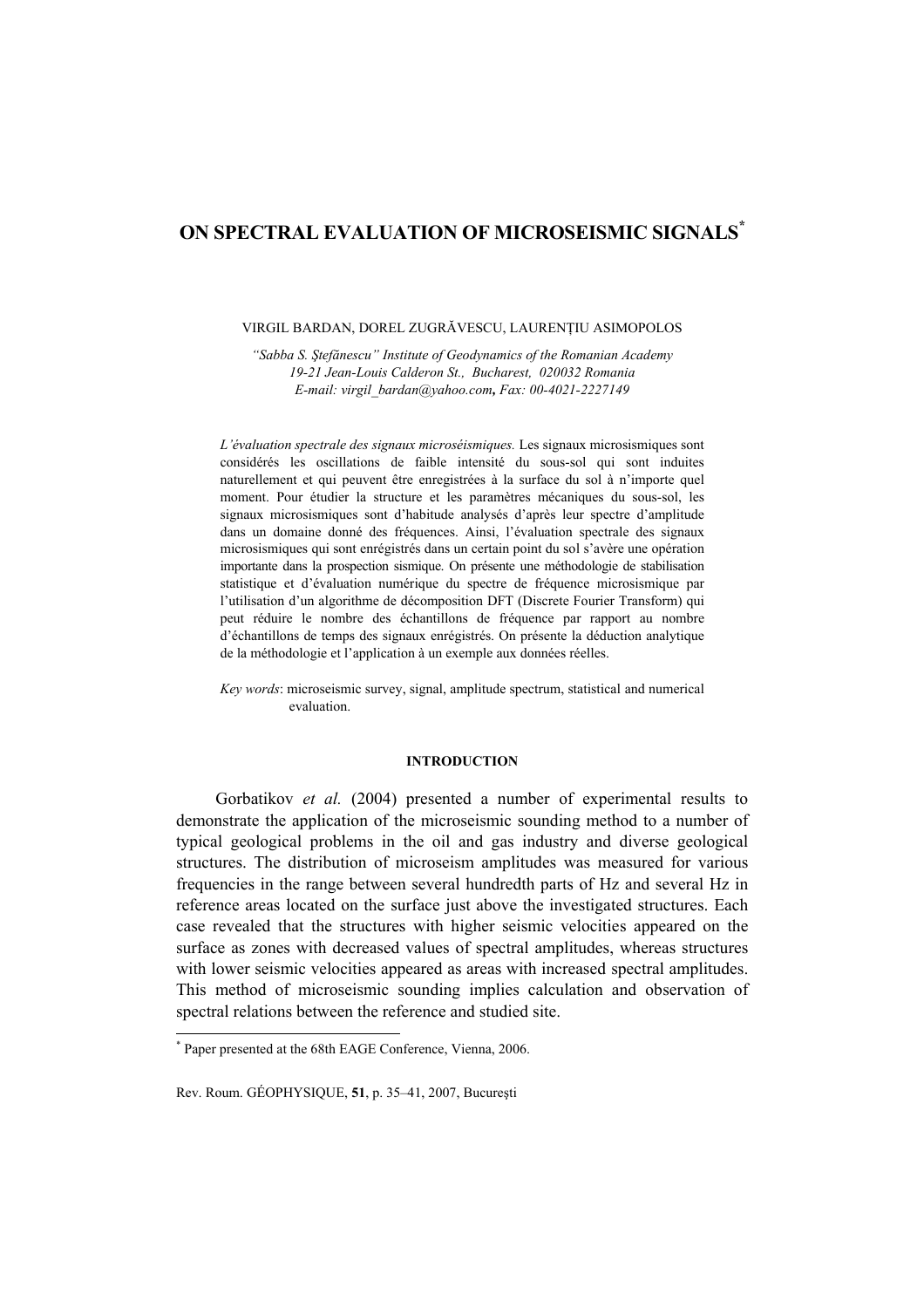Other microseismic methods include the direct interpretation of the Fourier spectra (Katz and Bellon, 1978) or the determination of spectral relations between horizontal and vertical spatial components (Nakamura, 1989). For this reason, the spectral evaluation is a very important operation in processing of microseismic signals. Using a digital signal processing technique known as "Periodogram" aimed at the estimation of the power spectral density of a time series (see, for example, Oppheneim and Schafer, 1975), we describe a methodology for the statistical stabilization and numerical evaluation of microseismic spectra.

#### **EVALUATION AND STABILIZATION OF MICROSEISMIC SPECTRA**

A microseismic signal recorded at a point on the Earth's surface can be considered as a stationary random process. A random process is represented by a function of two real parameters  $s_k(t)$ , where *k* takes all the values of integer numbers and *t* takes all the values on the time axis. For  $t = t_1$  we obtain  $s_k(t_1)$  which is a random variable defined on the space of  $k$  integers. For a fixed value of  $k$ ,  $s_k(t)$ is a deterministic signal that represents "a particular realization" of the random process. A particular realization  $s_k(t)$  of the random process is not a signal of finite energy; therefore it does not have a spectrum. For this reason we consider the truncated particular realization  $s_{kT}(t)$  equal to  $s_k(t)$  for  $|t| \leq T/2$  and equal to zero

for  $|t| > T/2$ . The Parseval theorem for the deterministic signal  $s_{k,T}(t)$  can be written

$$
P_{k,T} = \frac{1}{T} \int_{-T/2}^{T/2} [s_k(t)]^2 dt = \frac{1}{T} \int_{-\infty}^{\infty} [s_{k,T}(t)]^2 dt = \int_{-\infty}^{\infty} \frac{|S_{k,T}(f)|^2}{T} df, \qquad (1)
$$

where  $P_{k,T}$  represents the power of the signal  $s_{k,T}(t)$  and the function  $\left| S_{k,T}(f) \right|^{2}/T$ represents a spectral characterization of this truncated particular realization. But for the derivation of a spectral characterization of the random process in its ensemble it is necessary to make a statistical average. For this reason we define the average power of the truncated random process as being the statistical average (relating to parameter *k*) of powers  $P_{k,T}$  by

$$
P_{K,T} = \overline{P_{k,T}} = \overline{\int_{-\infty}^{\infty} \frac{|S_{k,T}(f)|^2}{T} df} = \int_{-\infty}^{\infty} \frac{|S_{k,T}(f)|^2}{T} df.
$$
 (2)

For the elimination of the effect of truncation we define the average power of the random process as being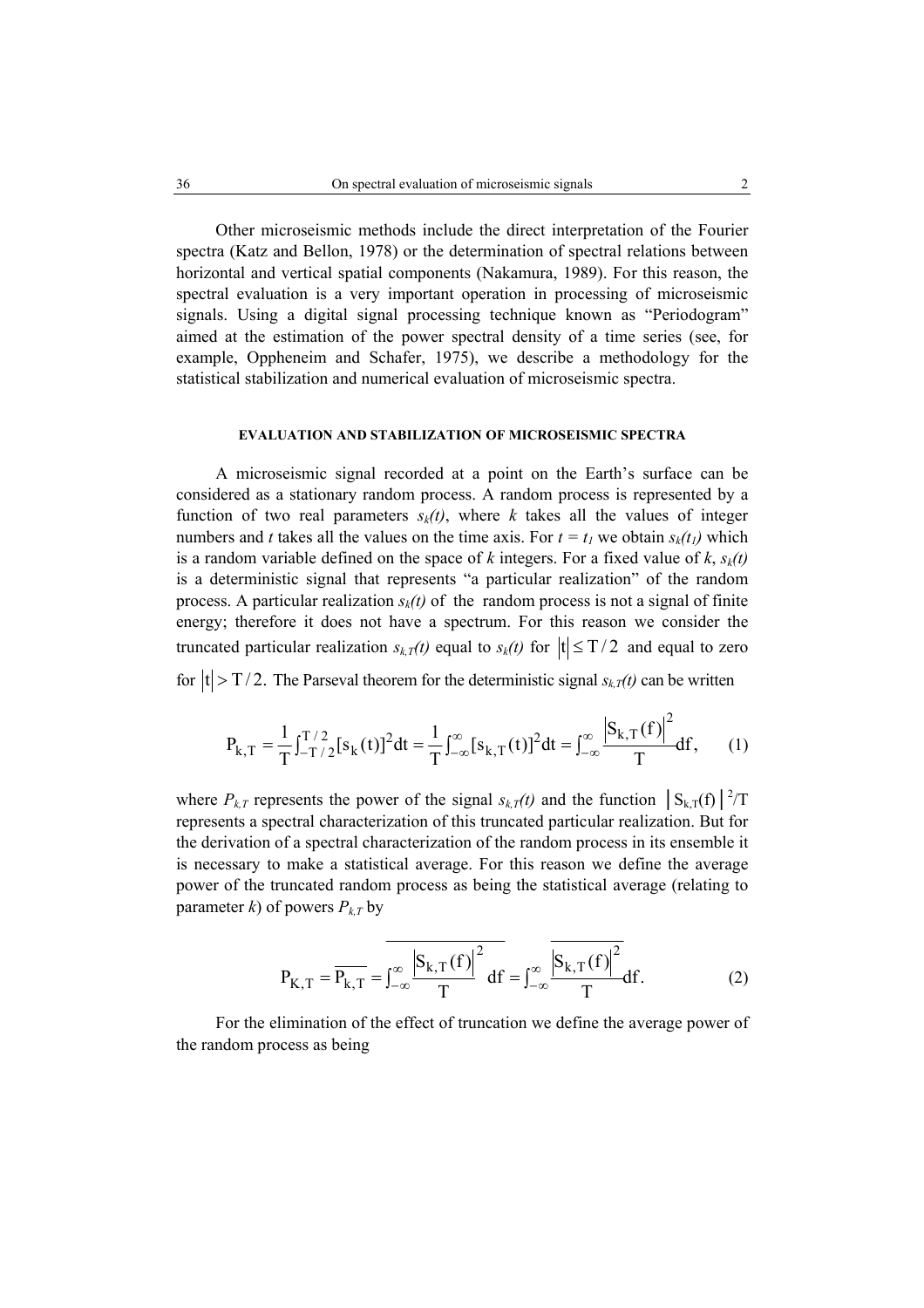$$
P_{K} = \lim_{T \to \infty} P_{K,T} = \int_{-\infty}^{\infty} \lim_{T \to \infty} \frac{|S_{k,T}(f)|^{2}}{T} df = \int_{-\infty}^{\infty} q(f) df,
$$
 (3)

where  $q(f)$  is the spectral density of power of the random process. This means that for T we have to take a large enough value.

If the random process is stationary, then in the above equations we can consider the interval [0, T) instead of the interval (-T/2, T/2].

A microseismic signal recorded at a point on the Earth's surface can be described as a stationary random process whose particular realizations  $s_k(t) \approx s_{kT}(t)$ are microseismic signal fragments recorded on the intervals [(k-1)T, kT) with T large enough and k equal to 1, 2,..,K.

For the evaluation of the amplitude spectrum of the random process which represents the microseismic signal we compute the Fourier transforms of its particular realizations by the formula

$$
S_{k,T}(f) = \int_0^T s_{k,T}(t)e^{-i2\pi ft}dt.
$$
 (4)

Then we stack the K power spectra and obtain the average of these power spectra

$$
\left| S_{K,T}(f) \right|^2 = \overline{\left| S_{k,T}(f) \right|^2} = \frac{1}{K} \sum_{k=1}^{K} \left| S_{k,T}(f) \right|^2.
$$
 (5)

The microseismic amplitude spectrum, which will be analyzed for the investigation of geological structures, is

$$
|\mathbf{S}(\mathbf{f})| = \sqrt{|\mathbf{S}_{\mathbf{K},\mathbf{T}}(\mathbf{f})|^2 / \mathbf{T}} = |\mathbf{S}_{\mathbf{K},\mathbf{T}}(\mathbf{f})| / \sqrt{\mathbf{T}} \approx \sqrt{\mathbf{q}(\mathbf{f})}.
$$
 (6)

The minimum value of K is determined by a statistical stabilization of the average power of the random process.

With the formula

$$
P_{K,T} = 2\int_{f_1}^{f_2} \frac{|S_{K,T}(f)|^2}{T} df
$$
 (2')

we can compute the average power  $P_{K,T}$ . The frequencies  $f_1$  and  $f_2$  in this formula define the band region of the useful microseisms, which usually are represented by Rayleigh waves. We consider that K is the minimum value for which the average power  $P_{K,T}$  is relatively constant (stabilized) if for every K'>K we have

$$
\left| P_{K',T} - P_{K,T} \right| < \varepsilon_1,\tag{7}
$$

where  $\varepsilon_1$  is an accepted error. Certainly,  $P_K \approx P_{K,T}$  if T is large enough.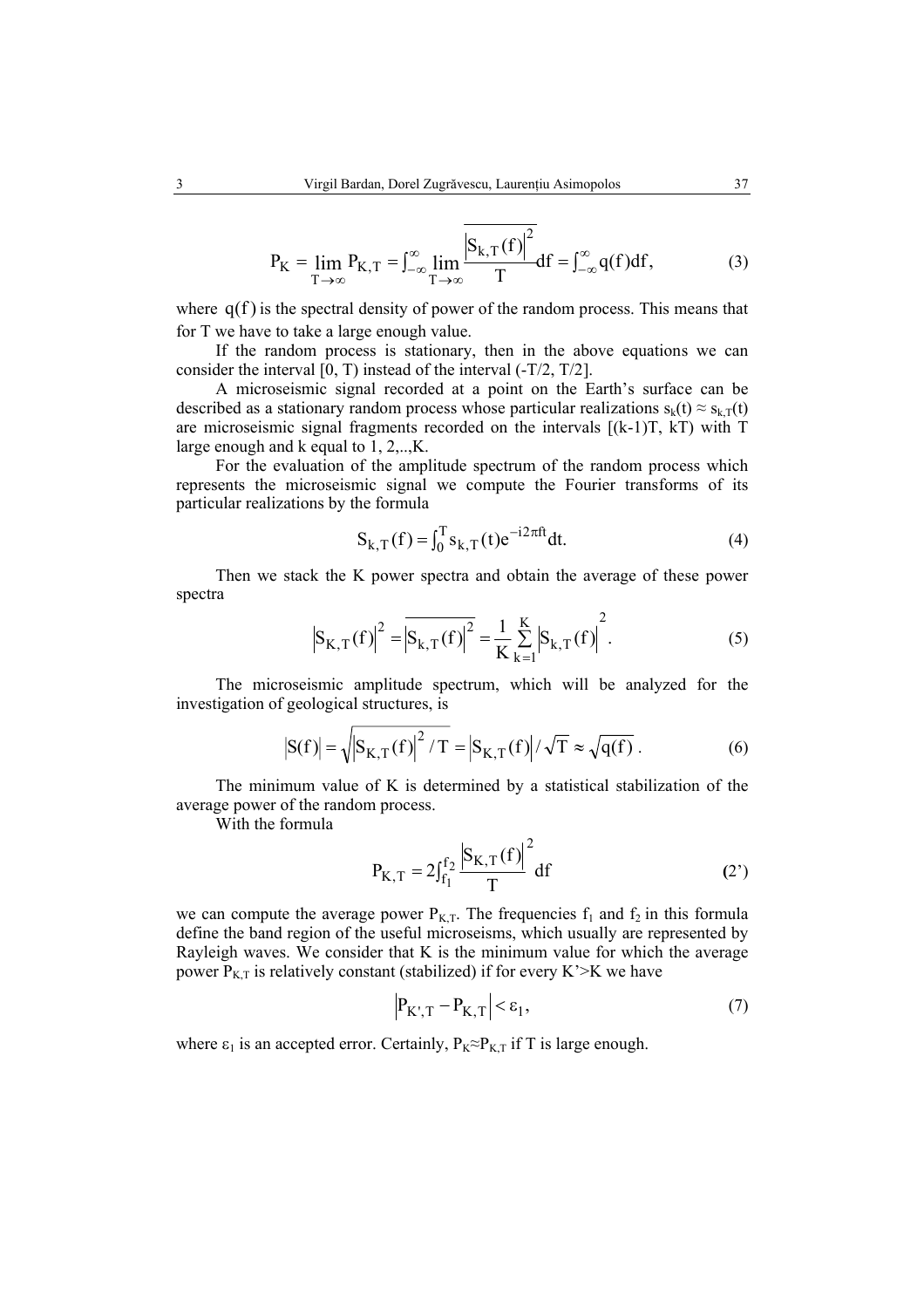# **NUMERICAL EVALUATION OF SPECTRA FOR MICROSEISMIC FRAGMENTS OF LARGE LENGTH**

A microseismic signal fragment has a very large length. For numerical evaluation of its Fourier transform (see the equation (4)) we use the decomposition DFT algorithm (Sorensen, Burrus, 1993) which uses the fact that fewer frequency samples than time samples are needed. We consider that the signal fragment  $s_{kT}(t)$ is represented by M time samples and its frequency spectrum  $S_{k,T}(f)$  is represented by N samples, where  $M = RN$  with  $N = 2<sup>p</sup>$ .

For numerical spectral evaluation of a band-limited W signal fragment  $s_{k,T}(t)$ we use the Shannon sampling theorem (see, for example, Jurry, 1977) and the decomposition DFT algorithm to obtain

$$
S_{k,T}(n\Delta f_N) = \Delta t \sum_{r=0}^{R-1} S_{k,T}^r(n\Delta f_N), \text{ for } n=0,1,\dots,N/2,\dots,N-2, N-1, (4')
$$

where

$$
\Delta t = 1/(2W), \ \Delta f_N = 2W/N = 1/(N\Delta t)
$$
 (8)

and

$$
S_{k,T}^r(n\Delta f_N) = \sum_{m=0}^{N-1} s_{k,T}((rN+m)\Delta t)e^{-i2\pi\frac{mn}{N}}, \text{ for } n=0,1,\ldots,N/2,\ldots,N-1, (9)
$$

which is the DFT of the time series  $s_{k,T}(rN\Delta t)$ ,  $s_{k,T}((rN+1)\Delta t)$ ,  $s_{k,T}((rN+2)\Delta t)$ ,...,  $s_{k,T}((rN+N-1)\Delta t)$ . When  $N = 2^p$  this DFT can be efficiently evaluated by a FFT algorithm.

Therefore, the N frequency samples of the spectrum  $S_{k,T}(f)$  of the signal  $s_{k,T}(t)$ , which is represented by  $M = RN$  time samples, can be obtained in the following way. Using a FFT algorithm with the length of  $N = 2^p$  we evaluated the DFTs of the R series of type (9), which are then added up term by term. Following this, every term of the obtained series has to be multiplied by the sampling interval ∆t.

Taking into consideration the equations  $(4)$ ,  $(4')$ ,  $(5)$ ,  $(8)$ ,  $(9)$  and the fact that

$$
T = M \Delta t \tag{10}
$$

we obtain the discrete form of the equation (6)

$$
\left| S(n\Delta f_N) \right| = \sqrt{\frac{1}{K} \sum_{k=1}^{K} \Delta t} \left| \sum_{r=0}^{R-1} S_{k,T}^r (n\Delta f_N) \right|^2 / M \text{ for } n = 0, 1, \dots, N/2-1, N/2. (6')
$$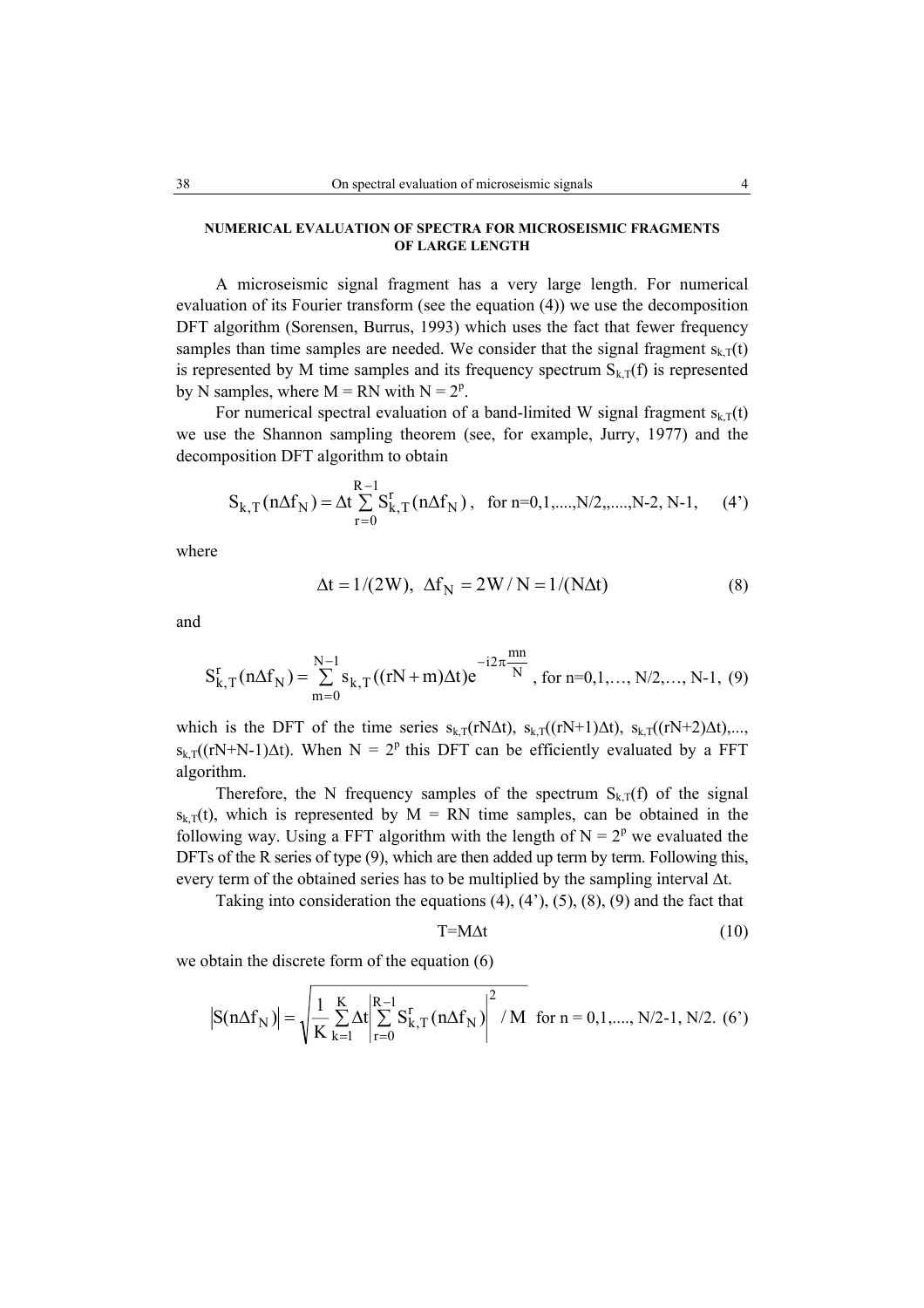In (6') we can see that for the numerical evaluation of the amplitude spectrum of a microseismic signal we have to take into consideration the number of particular realizations K, the sampling interval ∆t and the number of samples of particular realizations M.

# **REAL DATA EXAMPLE**

Using a microseismic data set, which was recorded at a point on the Earth's surface in a time interval of over 8 hours with the sampling interval  $\Delta t = 1/70 \approx 0.014$  s, we illustrate the methodology for the evaluation of microseismic spectra by the following examples. In Fig. 1 we represent a microseismic signal fragment  $s_{kT}(t)$ recorded on the interval  $[0,T)$  with T=3.65 s. In Fig. 2 we show the amplitude spectrum  $|S(f)|$  of a microseismic signal fragment  $s_{k,T}(t)$ . This signal was recorded on the interval  $[0, T)$  with T = 585.14 s and the number of samples M = 40960. For the spectral evaluation of this signal we used the decomposition DFT algorithm with N = 4096 and L = 10. The Nyquist frequency is 35 Hz and  $\Delta f_N$  = 70/4096 = 0.017 Hz. In Fig. 3 we represented the amplitude spectrum  $|S(f)|$ . It was obtained by stacking K=45 power spectra corresponding to 45 microseismic signal fragments  $s_{k,T}(t)$ which are recorded on the intervals  $[(k-1)T, kT)$ , where k is equal to 1, 2,...., K. The length of a fragment T = M $\Delta t \approx 585.24$  s, with M = LN, L=10 and N = 4096. Certainly, for the computation of the power spectra the decomposition DFT algorithm was used. The Nyquist frequency W=35 Hz and  $\Delta f = 70/4096 = 0.017$  Hz. It was considered that the band region of the useful microseisms is defined by  $f_1=0$  Hz and  $f_2 = 0.769$  Hz.



Fig. 1 – A microseismic signal fragment  $s_{k,T}(t)$  recorded on the interval [0,T) with T = 3.65 s.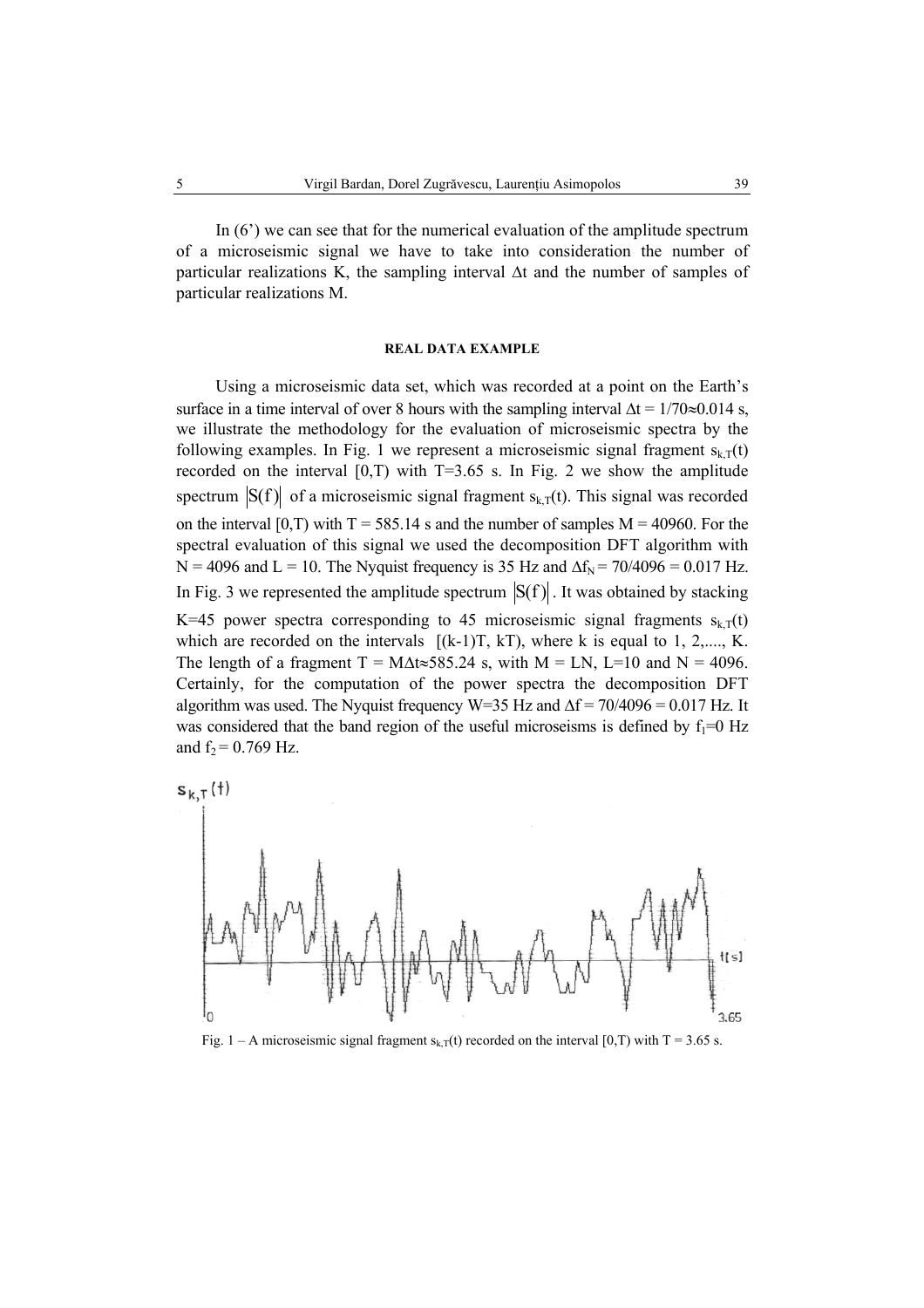

Fig. 2 – The amplitude spectrum  $|S(f)|$  of a microseismic signal fragment s<sub>k,T</sub>(t), which was recorded on the interval  $[0, T)$  with T = 585.14 s and with the number of samples M = 40960.



Fig. 3 – The amplitude spectrum  $|S(f)|$  obtained by stacking K = 45 power spectra corresponding to 45 microseismic signal fragments  $s_{k,T}(t)$  which were recorded on the intervals  $[(k-1)T, kT]$ , where k is equal to 1, 2,...., K. The length of a fragment T = M $\Delta t \approx 585.24$  s with M = 40960.

### **CONCLUSIONS**

We have considered that a microseismic signal recorded at a point on the Earth's surface can be described as a stationary random process and have presented a methodology for the statistical stabilization and numerical evaluation of its spectrum by stacking power spectra of microseismic signal fragments. Besides